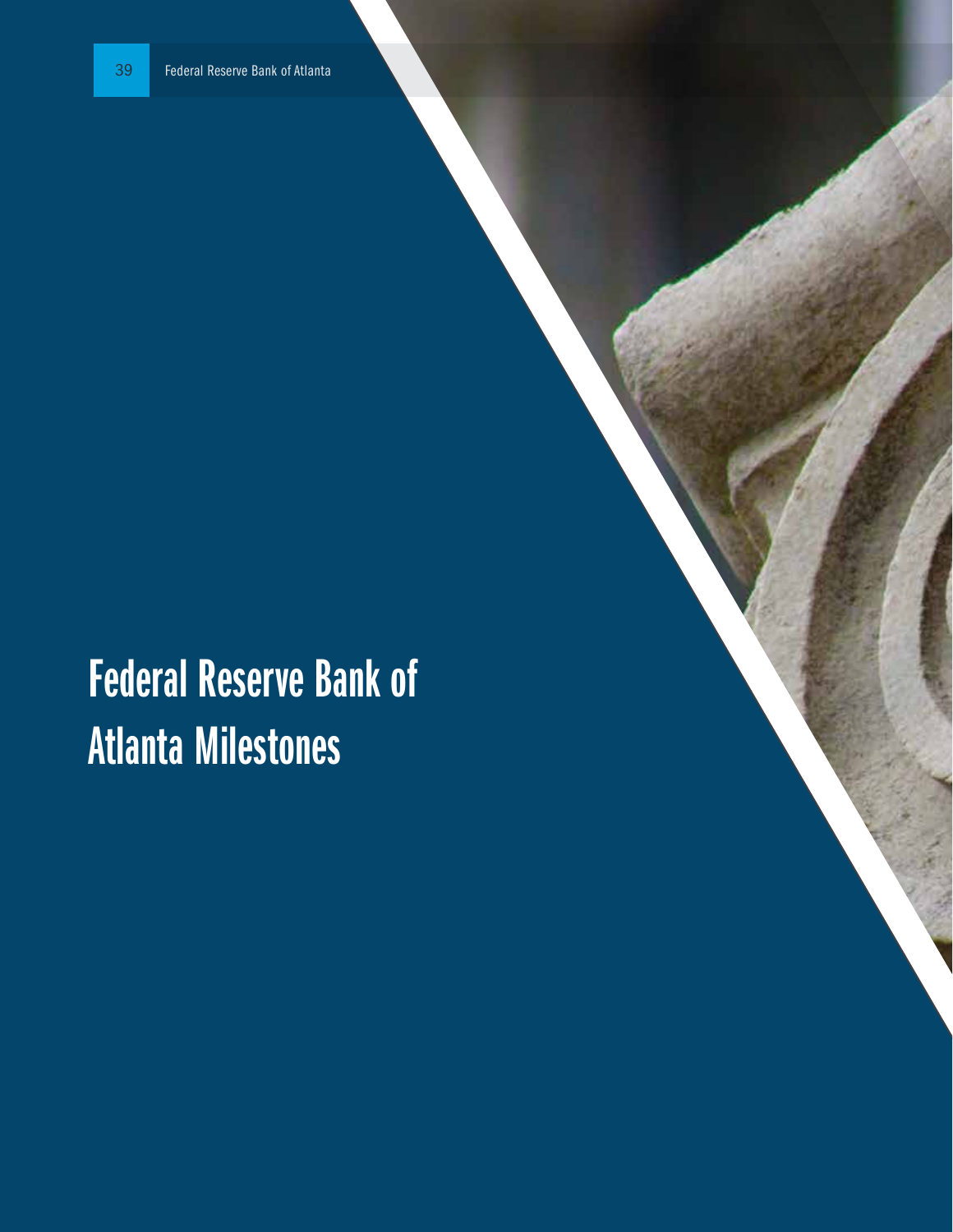13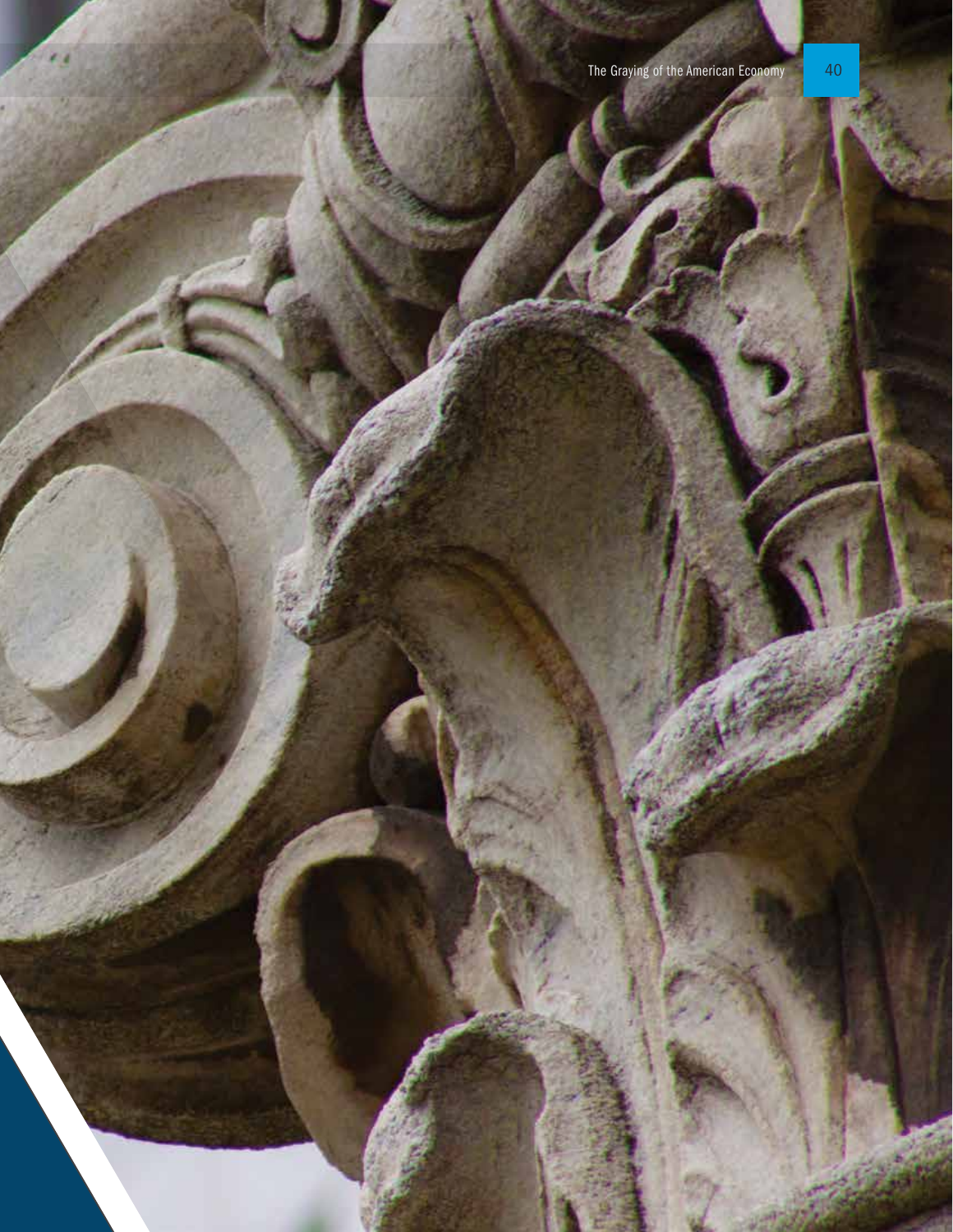# **Milestones**

# Research and Monetary Policy

The Atlanta Fed held the 20th annual Financial Markets Conference in March. The Reserve Bank's signature research and policy event assembled financial and economic policy– makers, academics, economists, and executives who explored the future of traditional commercial banks and nonbank financial firms, or "shadow banks." Speakers included Fed Vice Chairman Stanley Fischer and former U.S. Treasury Secretary Robert Rubin.



Atlanta Fed economists produced research and analysis on timely topics such as the federal rescue of Fannie Mae and Freddie Mac, methods of forecasting unemployment, financial stability, the health and dynamics of labor markets, China's macroeconomy, and stock market volatility.

Atlanta Fed economists received media attention for online tools that transform complex economic data and concepts into digestible packages. The real-time forecasting instrument GDPNow was widely hailed for accurately predicting quarterly economic growth. In 2015, the Bank introduced the Wage Growth Tracker to trace all-important readings of aggregate U.S. worker pay, and myCPI, which allows users to calculate their personal cost of living.

The Atlanta Fed's Americas Center cohosted with New York University's Stern School of Business a research conference on international economics.

The Americas Center in August hosted a trade delegation from Panama led by Minister of Commerce and Industry Melitón Arrocha and Panama City Deputy Mayor Raisa Banfield. Fed staff spoke to the delegation about outreach, monetary policy, bank supervision, and payments operations.

In February, the Americas Center and the Inter-American Development Bank cohosted "Non-Contributory Pensions, Social Assistance Programs, and Household Savings in Latin America and the Caribbean." Economists presented new research on noncontributory pensions in Argentina, Bolivia, Brazil, and Mexico. The keynote speaker was Atlanta Fed research economist Toni Braun.

The Community and Economic Development (CED) group convened conferences and published research on such topics as community development finance, links between education and labor market dynamics, neighborhood redevelopment and blight remediation, workforce development, and eco– nomic dynamism in smaller metropolitan areas.

The CED group collaborated with the Kansas City Fed and Rutgers University's Heldrich Center to publish *Transforming U.S. Workforce Development Policies for the 21st Century*. The book includes contributions from leading academics, policymakers, and practitioners.

# Education and Public Outreach

The economic education team created a series of four personal finance infographics on the following topics: the importance of financial planning, building and maintaining good credit, the development of human capital, and banking. The team distributed more than 8,000 copies of the printed posters to teachers.

Attendance at economic education workshops increased 12 percent, to 5,781 attendees, and participation at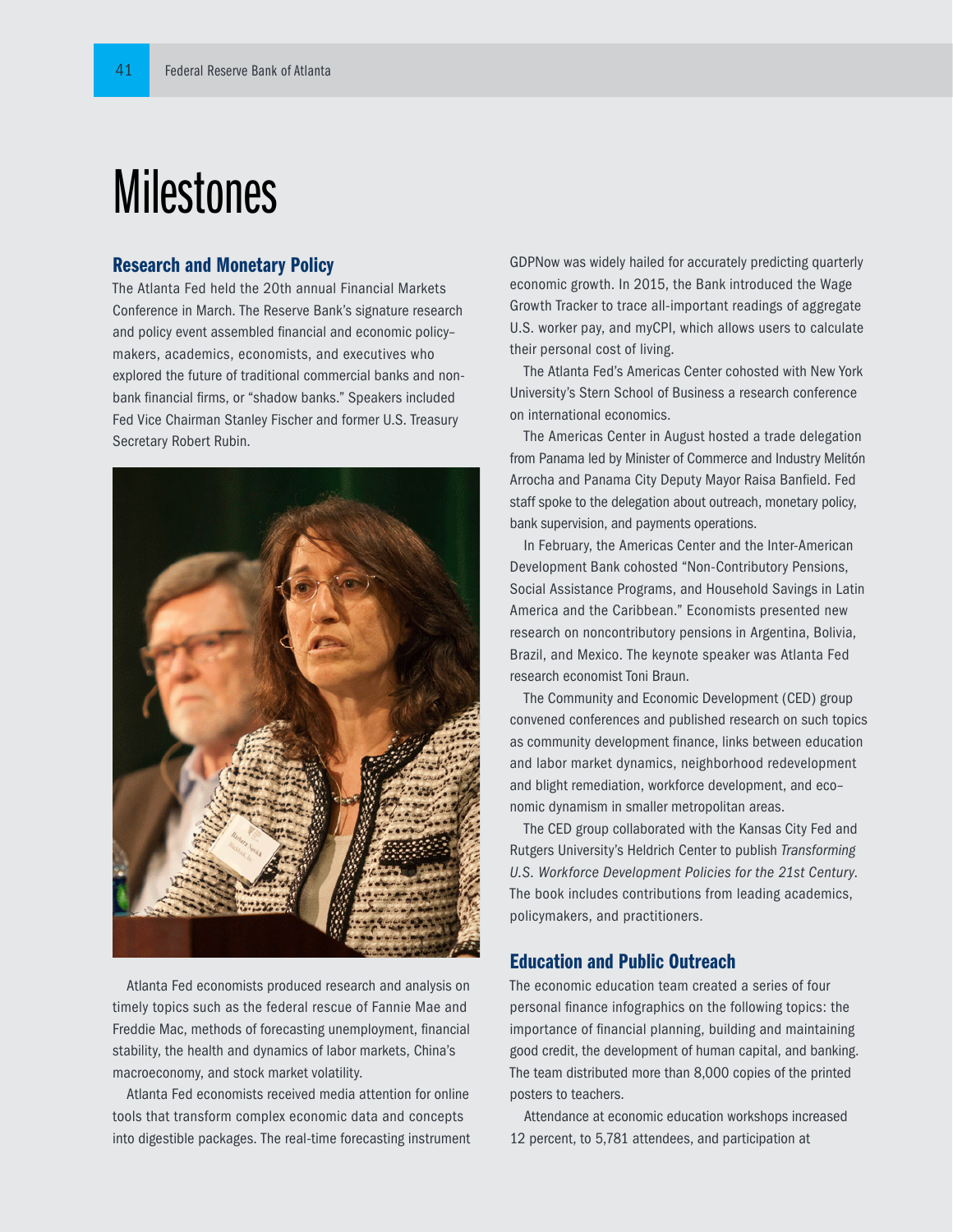

presentations rose about 8 percent, to 5,468. Through its economic education programs, the team met a strategic objective to reach 75 percent of high schools in the Sixth District that are identified as inner city, majority-minority, or girls' schools.

Atlanta Fed President Dennis Lockhart delivered more than a dozen public speeches on monetary policy and various aspects of the macroeconomy, including consumer spending, public pensions, and banking regulation. In the second half of the year, his talks focused increasingly on conditions he viewed as appropriate for raising the federal funds rate.

President Lockhart joined a roster of Atlanta business and civic legends when he was inducted into the Junior Achievement Atlanta Business Hall of Fame. In the group's hall, Lockhart joined luminaries such as cable TV pioneer Ted Turner, baseball great and businessman Henry Aaron, Ambassador Andrew Young, and Coca-Cola founder Asa Candler.

In the ECONversations series of webcasts, Atlanta Fed experts discussed subjects including oil markets, the state of the macroeconomy, inflation, and the nation's labor market. One ECONversation was held before a live audience at the Atlanta Fed headquarters.

Six Public Affairs Forums brought leading authorities to Atlanta Fed offices to offer economic perspectives on public policy issues. Forums explored topics including the monetary costs of dementia, the emergence of the "sharing economy," a historical perspective on financial crises, and the economic value of the Mississippi River.

In August, the Atlanta Fed launched *Economy Matters*, a continuously published digital magazine covering a variety of economic research, banking, regional, and community and economic development topics.

#### Payments

The Retail Payments Office selected IBM's Financial Transaction Manager product to replace the current mainframe-based ACH processing platform. Once installed, the replacement platform will provide flexibility for future technology changes, promote processing efficiencies, and enhance responsiveness to mar– ket demands.

In support of the Federal Reserve's *Strategies for Improv– ing the U.S. Payment System*, the Retail Payments Office

# **Strategies for Improving the U.S. Payment System**



collaborated across the payments industry and with the National Automated Clearing House Association and the Clearing House to support enhancements to same-day ACH services. The enhancements, to be implemented in phases beginning in September 2016, will facilitate the use of the ACH network for certain time-critical payments, accelerate final settlement, and improve funds availability to payment recipients.

### Supervision and Regulation

The Supervision and Regulation staff and its Fed System counterparts put final touches on the latest round of stress tests and Comprehensive Capital Analysis and Reviews (CCAR) of the nation's largest financial institutions. More than 100 examiners from around the System gathered at the Bank's headquarters to discuss the CCAR, which is an annual process to ensure that the largest banking companies set aside enough of a financial cushion to weather a severe business downturn.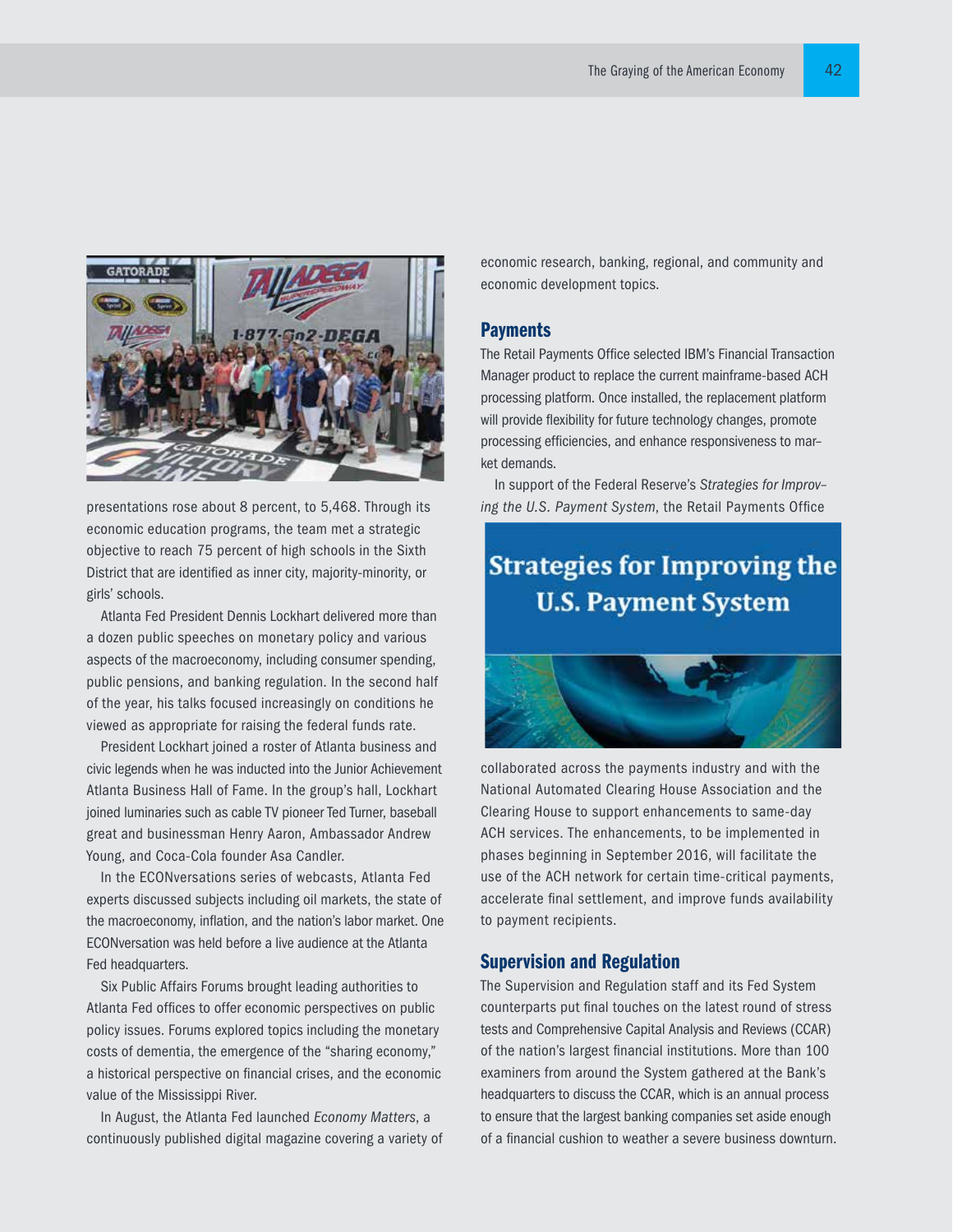The Supervision and Regulation department expanded its efforts to inform the banking industry and general public with more ViewPoint Live webcasts. The online broadcast, which allows participants to ask questions in real time, takes its name from "ViewPoint," the department's quarterly publication on banking conditions and trends.

## Corporate Citizenship

Georgia Commute Options awarded the Atlanta Fed head– quarters top honors for its efforts to promote clean commuting options, including carpooling, taking public transit, walking or biking to work, and teleworking.

Atlanta Fed employees logged 2,500 volunteer hours to support more than 50 charities throughout the Sixth District, with a focus on education, youth and workforce development, and community development.

Fifty-three Atlanta Fed employees serve in leadership roles at 100 not-for-profit organizations, offering expertise in areas like strategy development, financial planning, and operations.

Atlanta Fed staff members contributed nearly \$300,000 to United Way and other charities through workplace giving campaigns.

# Diversity and Inclusion/Office of Minority and Women Inclusion

The Bank received external recognition based on multiple diversity and inclusion programs and initiatives. Recognitions included for the second straight year being named to DiversityInc's list of Top 10 Regional Companies for Diversity, moving up to fifth place from ninth in 2014, and earning a perfect score on the Human Rights Campaign's Corporate Equality Index.

# **DiversityInc**

The Urban Financial Services Coalition (UFSC), a group focused on creating opportunities for minorities in the financial services industry, held its annual summit at the Bank's headquarters in June. The Bank supported this effort through in-kind donations as well as engagement by Bank officers and staff through formal presentations, panel discussions, and evaluations for the UFSC's young professionals' oratorical competition.